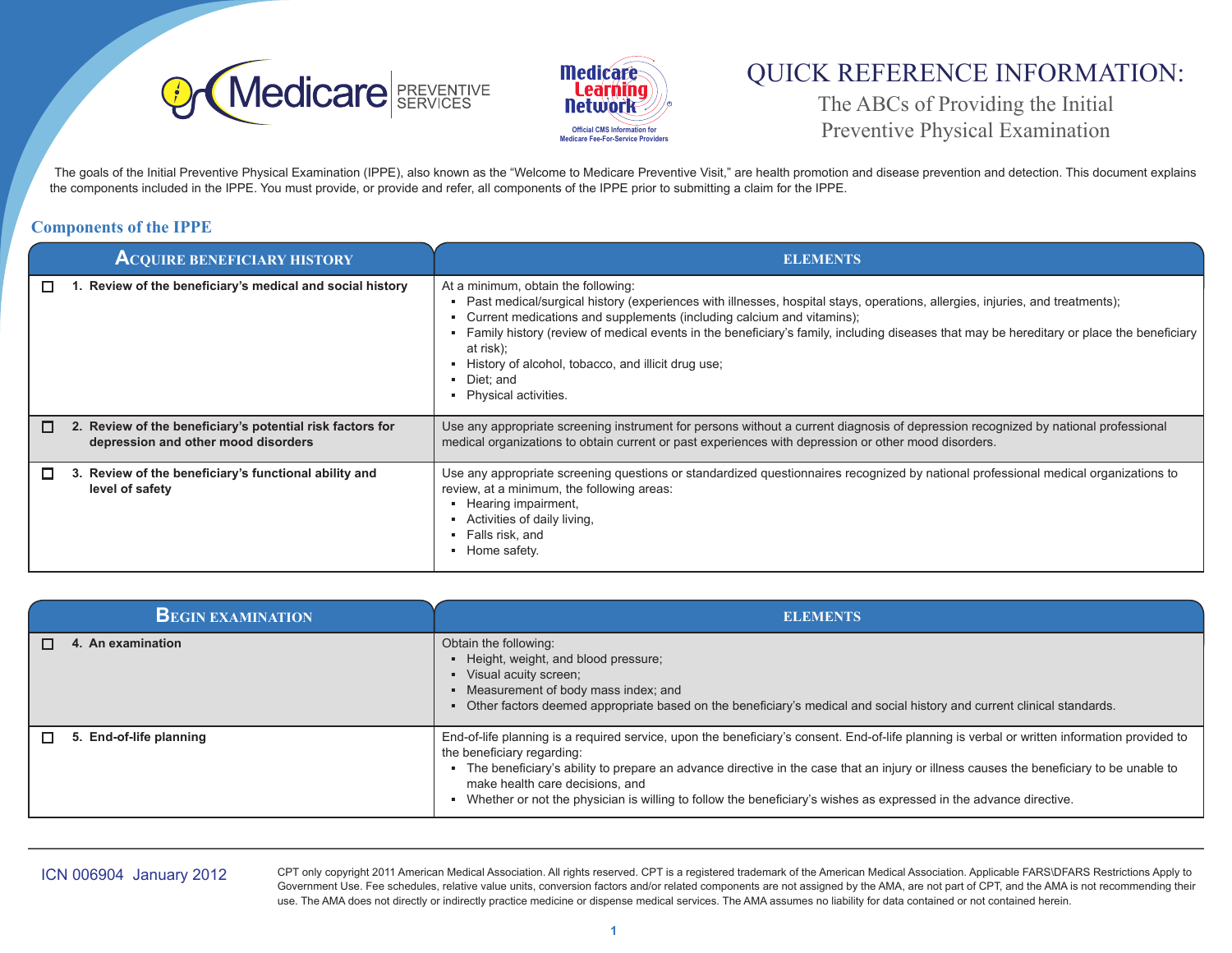### **Components of the IPPE (cont.)**

| <b>COUNSEL BENEFICIARY</b>                                                   | <b>ELEMENTS</b>                                                                                                                                                                                                                                                                                                                                 |
|------------------------------------------------------------------------------|-------------------------------------------------------------------------------------------------------------------------------------------------------------------------------------------------------------------------------------------------------------------------------------------------------------------------------------------------|
| Education, counseling, and referral based on the<br>previous five components | Based on the results of the review and evaluation services provided in the previous five components, provide education, counseling,<br>and referral as appropriate.                                                                                                                                                                             |
| Education, counseling, and referral for other<br>preventive services         | Includes a brief written plan, such as a checklist, to be given to the beneficiary for obtaining a screening electrocardiogram (EKG),<br>as appropriate, and the appropriate screenings and other preventive services that are covered as separate Medicare Part B benefits.<br>(See below for a list of Medicare-covered preventive services.) |

| <b>MEDICARE PART B PREVENTIVE SERVICES</b>                                                                                       |                                                                                                                                                  |  |  |  |
|----------------------------------------------------------------------------------------------------------------------------------|--------------------------------------------------------------------------------------------------------------------------------------------------|--|--|--|
| Annual Wellness Visit (AWV)<br><b>NOTE:</b> A beneficiary who is currently eligible for the IPPE is not yet eligible for an AWV. | Intensive Behavioral Therapy (IBT) for Obesity (effective November 29, 2011)                                                                     |  |  |  |
| <b>Bone Mass Measurements</b>                                                                                                    | Medical Nutrition Therapy (MNT)                                                                                                                  |  |  |  |
| Cardiovascular Screening Blood Tests                                                                                             | <b>Prostate Cancer Screening</b>                                                                                                                 |  |  |  |
| <b>Colorectal Cancer Screening</b>                                                                                               | Seasonal Influenza, Pneumococcal, and Hepatitis B Vaccinations and their Administration                                                          |  |  |  |
| Counseling to Prevent Tobacco Use for Asymptomatic Patients                                                                      | Screening and Behavioral Counseling Interventions in Primary Care to Reduce Alcohol Misuse<br>(effective October 14, 2011)                       |  |  |  |
| Diabetes Screening Tests                                                                                                         | Screening for Depression in Adults (effective October 14, 2011)                                                                                  |  |  |  |
| Diabetes Self-Management Training (DSMT)                                                                                         | Screening Mammography                                                                                                                            |  |  |  |
| Glaucoma Screening                                                                                                               | Screening Pap Tests and Pelvic Examination                                                                                                       |  |  |  |
| Human Immunodeficiency Virus (HIV) Screening                                                                                     | Sexually Transmitted Infections (STIs) Screening and High Intensity Behavioral Counseling (HIBC)<br>to Prevent STIs (effective November 8, 2011) |  |  |  |
| IBT for Cardiovascular Disease (effective November 8, 2011)                                                                      | Ultrasound Screening for Abdominal Aortic Aneurysm (AAA)                                                                                         |  |  |  |

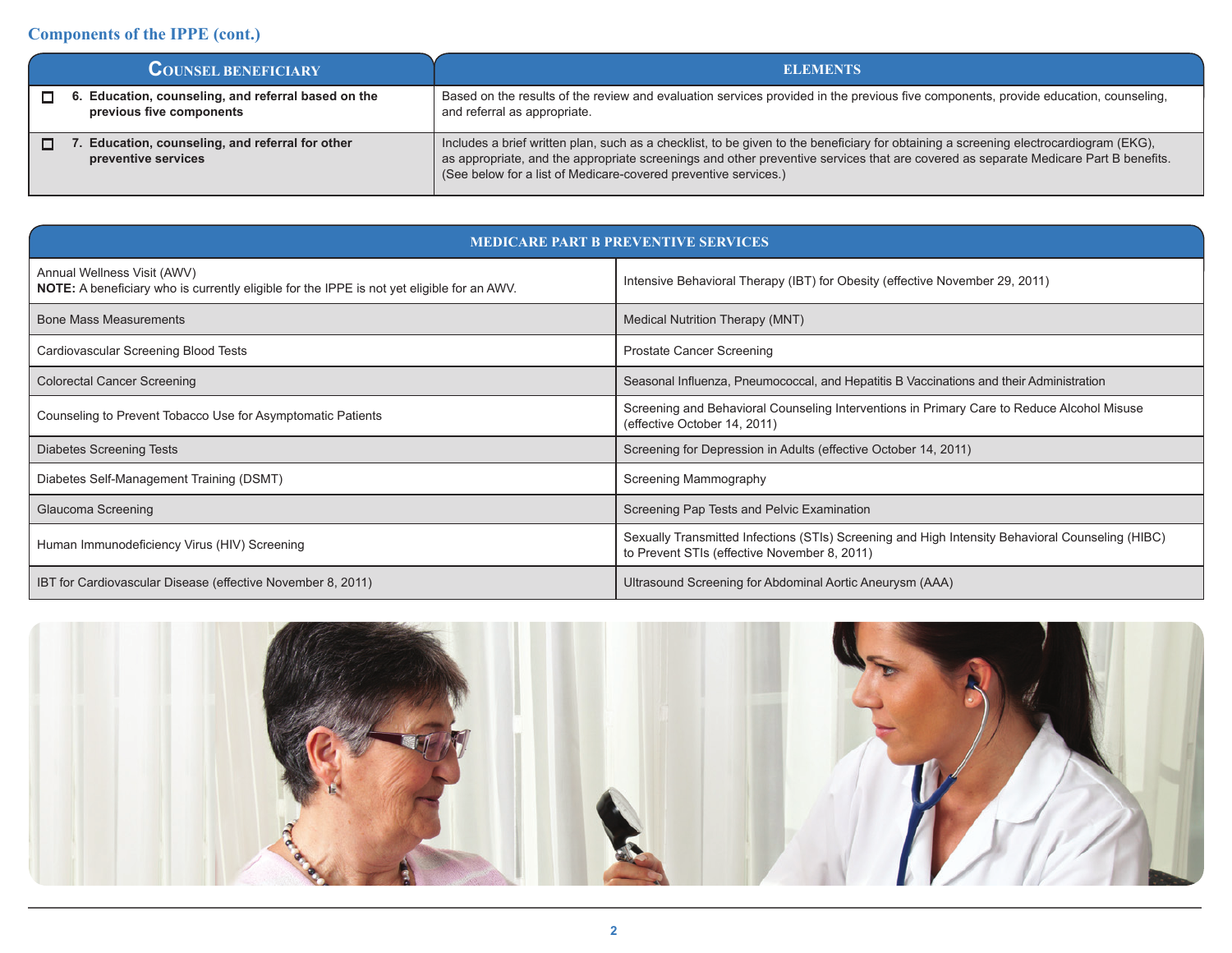

### Notes on Medicare Part B Preventive Services

A Medicare beneficiary with certain risk factors for AAAs may receive a referral, if appropriate, for a one-time preventive ultrasound screening for the early detection of AAAs. **Important:** Eligible beneficiaries must receive a referral for an ultrasound screening for AAAas a result of an IPPE.

Use the following Healthcare Common Procedure Coding System (HCPCS) codes, listed in the table below, when filing claims for the IPPE.

| <b>IPPE HCPCS CODES</b> | <b>BILLING CODE DESCRIPTIONS</b>                                                                                                                                              |
|-------------------------|-------------------------------------------------------------------------------------------------------------------------------------------------------------------------------|
| G0402                   | Initial preventive physical examination; face-to-face visit, services limited<br>to new beneficiary during the first 12 months of Medicare enrollment                         |
| G0403                   | Electrocardiogram, routine ECG with 12 leads; performed as<br>a screening for the initial preventive physical examination with<br>interpretation and report                   |
| G0404                   | Electrocardiogram, routine ECG with 12 leads; tracing only, without<br>interpretation and report, performed as a screening for the initial<br>preventive physical examination |
| G0405                   | Electrocardiogram, routine ECG with 12 leads; interpretation and report only,<br>performed as a screening for the initial preventive physical examination                     |

#### **Who Is Eligible to Receive the IPPE?**

Medicare covers an IPPE for all newly enrolled beneficiaries who receive the IPPE within the first 12 months after the effective date of their first Medicare Part B coverage period. This is a one-time benefit.

### **Preparing Eligible Medicare Beneficiaries for the IPPE**

Providers can help eligible Medicare beneficiaries get ready for their IPPE by encouraging them to come prepared with the following information:

- **▪** Medical records, including immunization records;
- Family health history, in as much detail as possible; and
- A full list of medications and supplements, including calcium and vitamins how often and how much of each is taken.

## Frequently Asked Questions

#### **Who may perform the IPPE?**

Either a physician (a doctor of medicine or osteopathy) or a qualified non-physician practitioner (a physician assistant, nurse practitioner, or certified clinical nurse specialist) must furnish the IPPE.

#### **Is the IPPE the same as a beneficiary's yearly physical?**

No, the IPPE is not a "routine physical checkup" that some seniors may receive every year or two from their physician or other qualified non-physician practitioner. For a newly enrolled beneficiary, the IPPE is an introduction to Medicare and covered benefits, and focuses on health promotion and disease prevention and detection to help beneficiaries stay well. Medicare does not cover routine physical examinations.

#### **Are clinical laboratory tests part of the IPPE?**

No, the IPPE does not include any clinical laboratory tests, but you may want to make referrals for such tests as part of the IPPE, if appropriate.

#### **Do deductible or coinsurance/copayment apply for the IPPE?**

No, coverage for the IPPE is provided as a Medicare Part B benefit. Medicare waives both the coinsurance or copayment and the Medicare Part B deductible for the IPPE (HCPCS code G0402). Neither is waived for the screening EKG (HCPCS codes G0403, G0404, or G0405).

#### **If a beneficiary enrolled in Medicare in 2011, can he or she have the IPPE in 2012 if it was not performed in 2011?**

A beneficiary, who has not yet had an IPPE and whose initial enrollment in Medicare Part B began in 2011, is eligible for an IPPE in 2012, as long as it is done within 12 months of the beneficiary's first Medicare Part B enrollment effective date.

#### **Can I bill a separate Evaluation and Management (E/M) service at the same visit as the IPPE?**

Medicare may pay for a significant, separately identifiable medically necessary E/M service (Current Procedural Terminology [CPT] codes 99201 – 99215) billed at the same time as the IPPE when billed with modifier -25. That portion of the visit must be medically necessary to treat the beneficiary's illness or injury, or to improve the functioning of a malformed body member.

#### **Which diagnosis code should I use for the IPPE?**

You must report a diagnosis code; however, the Centers for Medicare & Medicaid Services (CMS) does not require a specific diagnosis code for the IPPE. Therefore, you may choose any appropriate diagnosis code.